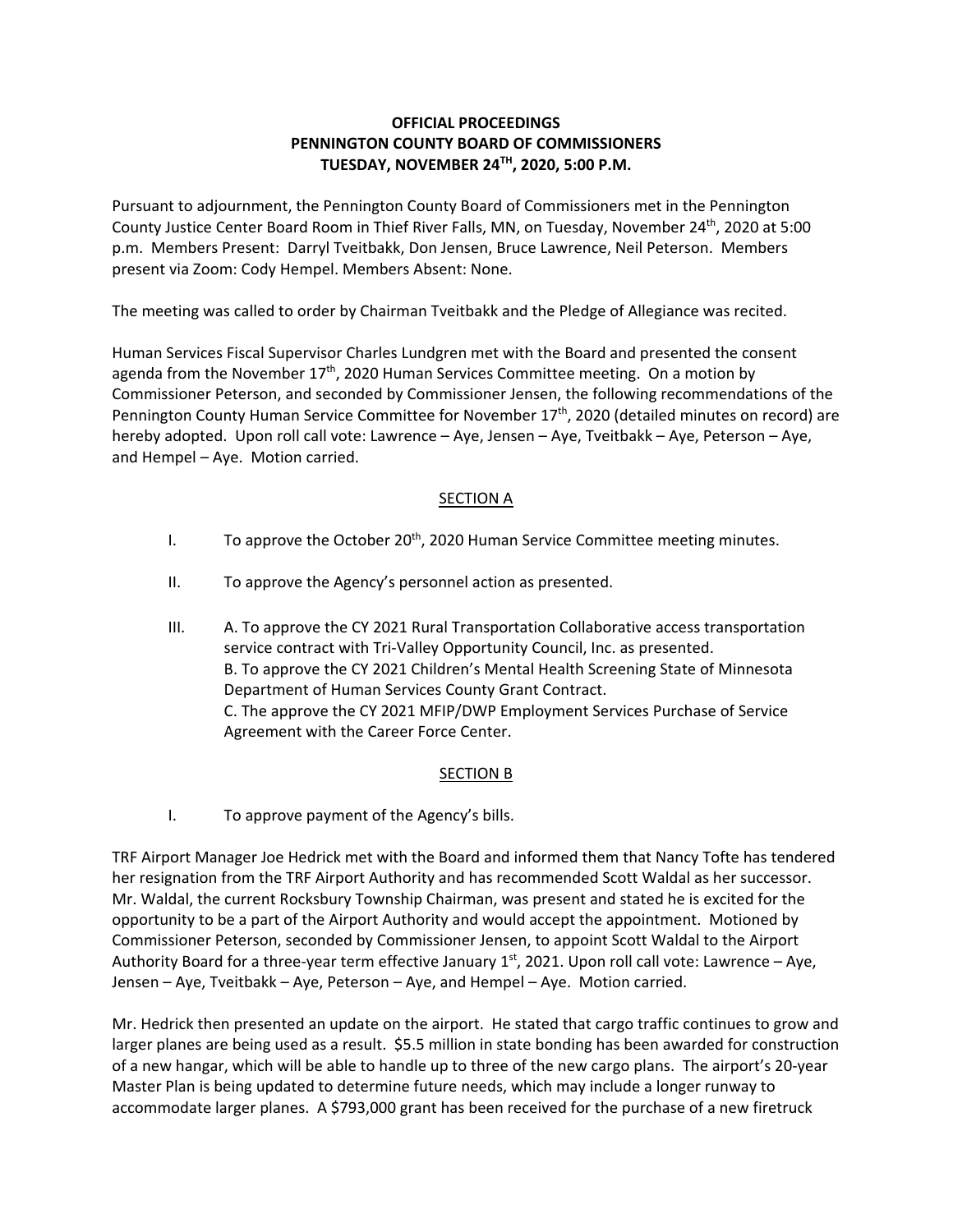and a MN company offered the lowest bid, however the truck is a custom order and it will be about one year before it's received. Denver Air is offering 12 passenger flights per week to Minneapolis and are close to 100% reliability, only canceling a few flights due to inclement weather. The Board thanked Mr. Hedrick for his report.

Pennington County SWCD District Manager Bryan Malone presented a Contract Amendment on the cost share for the CD#96 project. The original cost share has been modified to include an additional \$89,246.50 to cover 75% of the project cost. Motioned by Commissioner Peterson, seconded by Commissioner Jensen, to approve the cost share amendment as stated above. Upon roll call vote: Lawrence – Aye, Jensen – Aye, Tveitbakk – Aye, Peterson – Aye, and Hempel – Aye. Motion carried. Bryan stated that the project looks great and weather has been perfect for completion. A clean water fund grant has been applied for to stabilize the ditch, but it will be January 2021 before we know if approved or not. Final payment on the project will be made in the spring.

Mr. Malone notified the Board that he has accepted a position with the Becker County, MN SWCD and he will begin work there on November 30<sup>th</sup>, 2020. He will continue to assist in the office here until his replacement is found. He expressed his appreciation to the Board and has enjoyed working with them for the past 22 years. The Board thanked him for all his work throughout the years and wished him well in his new position.

County Engineer Mike Flaagan met with the Board and stated that the County Engineers from Kittson, Marshall, Polk, Pennington, and Red Lake counties recently met with Enbridge regarding the Line 3 replacement. Enbridge stated they plan to start construction in Pennington County shortly after the Thanksgiving holiday, and they expect most work in this county to be done in December and January.

Engineer Flaagan stated that our contract with Roseau County to provide them Engineer services is up at the end of November 2020 and they are still in search of a new County Engineer. The Roseau County Board has approved a two‐month contract extension for December and January at the same terms. Motioned by Commissioner Jensen, seconded by Commissioner Peterson, to approve extending the contract between Pennington and Roseau County for providing Engineer services for the months of December 2020 and January 2021. Upon roll call vote: Lawrence – Aye, Jensen – Aye, Tveitbakk – Aye, Peterson – Aye, and Hempel – Aye. Motion carried.

Mr. Flaagan discussed a ditch petition received for CD#73 in Section 4 of Hickory Township and Section 33 of Star Township, affecting roughly 1.5 miles of the ditch. There is approximately \$2,600 in that ditch system and the cleaning is estimated to cost \$9,000. Water levels in the ditch are very high and the work cannot be completed at this time. Marvin Bakken is the affected landowner and his signature on the petition has been received. Mr. Flaagan does recommend the petition be approved. Motioned by Commissioner Jensen, seconded by Commissioner Peterson, to approve the petition to clean CD#73 as discussed above when weather and water conditions permit. Upon roll call vote: Lawrence – Aye, Jensen – Aye, Tveitbakk – Aye, Peterson – Aye, and Hempel – Aye. Motion carried.

Emergency Management Director Erik Beitel stated that he has been working with the Sheriff and some county residents to remedy recent flooding in the County due to high river levels.

Mr. Beitel reported that the CARES committee met last week regarding the grant funds and any balance remaining. He reviewed a CARES Act Fund revenue/expense summary, stating that over 100 local businesses received grants and if final expenses are approved the County will have achieved its goal of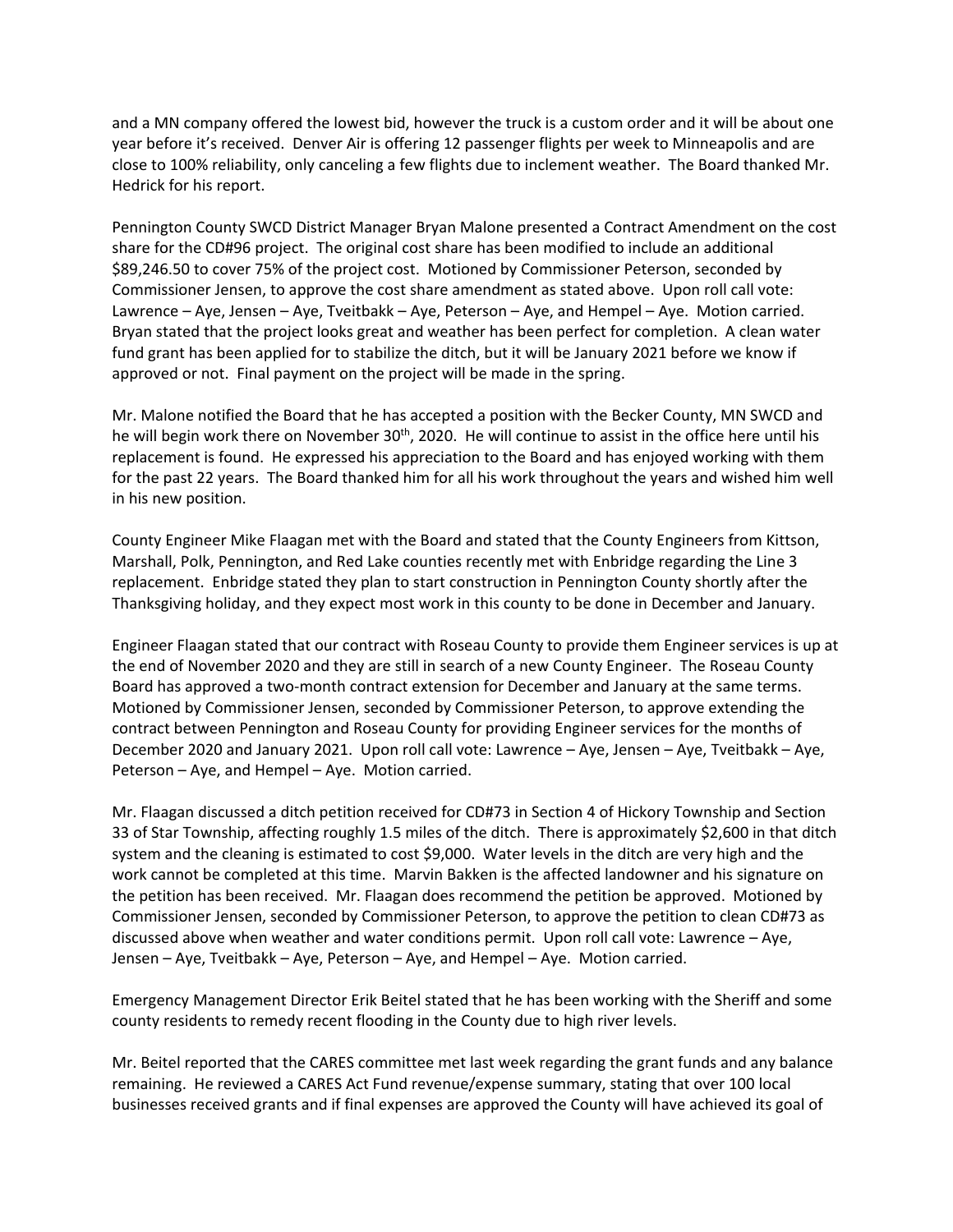spending all CARES funds. Commissioner Tveitbakk and Peterson expressed their gratitude to Erik Beitel and the CARES Grant Committee for all their work related to the CARES grant.

Motioned by Commissioner Lawrence, seconded by Commissioner Jensen, to allocate \$24,960.29 in CARES funds to the Goodridge school district #561. Upon roll call vote: Lawrence – Aye, Jensen – Aye, Tveitbakk – Aye, Peterson – Aye, and Hempel – Aye. Motion carried.

Mr. Beitel presented an update on COVID‐19 in Pennington County, stating there were 27 new cases today and over 100 people are currently in isolation. The Sheriff's department is currently assisting five county residents with quarantine issues who cannot otherwise provide for themselves. Local businesses have also made donations to assist these residents. Pennington County is a high-risk county right now and on par with most of the state for cases and isolation.

County Sheriff Ray Kuznia expanded on the flooding issue discussed by Mr. Beitel, stating that Red Lake was releasing water at higher levels than normal and due to miscommunication that flow continued longer than necessary. Levels have since been lowered but the effects will take 3‐4 days to notice.

Sheriff Kuznia presented a resignation by Full‐Time Corrections Officer Christopher Berg. Motioned by Commissioner Jensen, seconded by Commissioner Lawrence, to approve the resignation of Full‐Time Corrections Officer Christopher Berg effective November 27<sup>th</sup>, 2020. Upon roll call vote: Lawrence -Aye, Jensen – Aye, Tveitbakk – Aye, Peterson – Aye, and Hempel – Aye. Motion carried.

Motioned by Commissioner Lawrence, seconded by Commissioner Hempel, to approve the issuance of duplicate warrants to replace the following warrants that were lost in transit and dated July 24<sup>th</sup>, 2020, without issuance of an indemnifying bond.

| #109714 | DHS-Moose Lake RTC      | \$2.475.00  |
|---------|-------------------------|-------------|
| #109715 | DHS-MSOP-462            | \$10.611.00 |
| #109716 | DHS-Anoka Metro RTC-412 | \$65.891.20 |

Upon roll call vote: Lawrence – Aye, Jensen – Aye, Tveitbakk – Aye, Peterson – Aye, and Hempel – Aye. Motion carried.

Motioned by Commissioner Lawrence, seconded by Commissioner Peterson, to approve the Board minutes of November  $10^{th}$ , 2020 with the addition of language regarding the 2021 first half of SCORE fund distribution. Upon roll call vote: Lawrence – Aye, Jensen – Aye, Tveitbakk – Aye, Peterson – Aye, and Hempel – Aye. Motion carried.

Motioned by Commissioner Jensen, seconded by Commissioner Lawrence, to approve payment of the Human Services warrants totaling \$114,069.99 and the following Commissioner warrants. Upon roll call vote: Lawrence – Aye, Jensen – Aye, Tveitbakk – Aye, Peterson – Aye, and Hempel – Aye. Motion carried.

| <b>County Revenue</b> | \$73,298.86  |
|-----------------------|--------------|
| Road & Bridge         | \$436,627.71 |
| Solid Waste Facility  | 147.49       |
| Ditch Funds           | \$21,050.00  |

County Attorney Seamus Duffy discussed a proposed change to the County Auditor‐Treasurer and County Recorder positions from elected to appointed, citing MN Statutes which allows such change following proper public notification, a public comment period, a public hearing, and Board passage of a